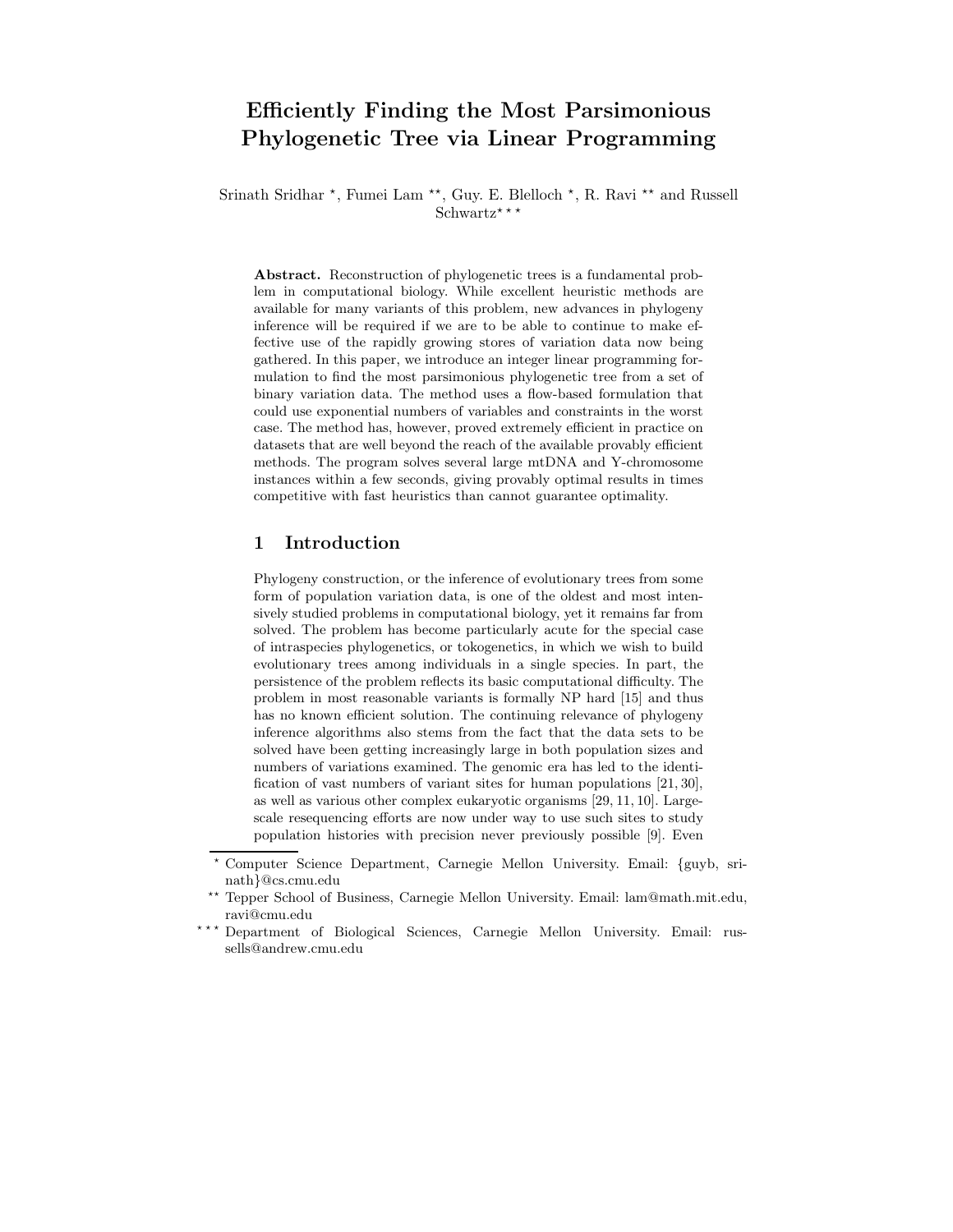more vast data sets are available for microbial and viral genomes. As a result, methods that were adequate even a few years ago may no longer be suitable today.

In this work, we focus on the inference of intraspecies phylogenies on binary genetic variation data, which is of particular practical importance because of the large amount of binary SNP data now available. The binary intraspecies phylogeny problem has traditionally been modeled by the minimum Steiner tree problem on binary sequences, a classic NP hard problem [15]. Some special cases of the problem are efficiently solvable, most notably the case of perfect phylogenies, in which each variant site mutates only once within the optimal tree [1, 16, 22]. However, real data will not, in general, conform to the perfect phylogeny assumption. The standard in practice is the use of sophisticated heuristics that will always produce a tree but cannot guarantee optimality (e.g. [3, 12, 27]). Some theoretical advances have recently been made in the efficient solution of near-perfect phylogenies, those that deviate only by a fixed amount from the assumption of perfection [6, 13, 31, 32]. These methods can provide provably efficient solutions in many instances, but still struggle with some moderate-size data sets in practice. As a result, some recent attention has turned to integer linear programming (ILP) methods [17]. ILPs provide provably optimal solutions and while they do not provide guaranteed runtime bounds, they may have practical run times far better than those of the provably efficient methods.

In the present work, we develop an ILP formulation to solve the most parsimonious phylogenetic tree problem on binary sequences. This method finds provably optimal trees from real binary sequence data, much like the prior theoretical methods and unlike the prevailing heuristic methods. Practical run time is, however, substantially lower than that of the existing provably efficient theoretical methods, allowing us to tackle larger and more difficult datasets. Below, we formalize the problem solved, present our methods, and establish their practical value on a selection of real variation data sets. These methods provide a platform for more extensive empirical studies of variation patterns on genomic scales than were previously possible. They may also help lay the groundwork for more sophisticated optimization methods that are likely to be needed in the future.

### 2 Preliminaries

We will assume that the input to the problem is a haplotype matrix H where each row corresponds to a haploid sequence of a taxon and each column corresponds to a binary marker such as a Single Nucleotide Polymorphism (SNP). The input H can therefore be viewed as an  $n \times m$ binary matrix.

**Definition 1.** A phylogeny  $T$  for input  $I$  is a tree where each vertex represents a binary string in  ${0,1}^m$  and all the input sequences are represented in  $T$ . The length of  $T$  is the sum of the Hamming distances between all the adjacent vertices. The problem of constructing the most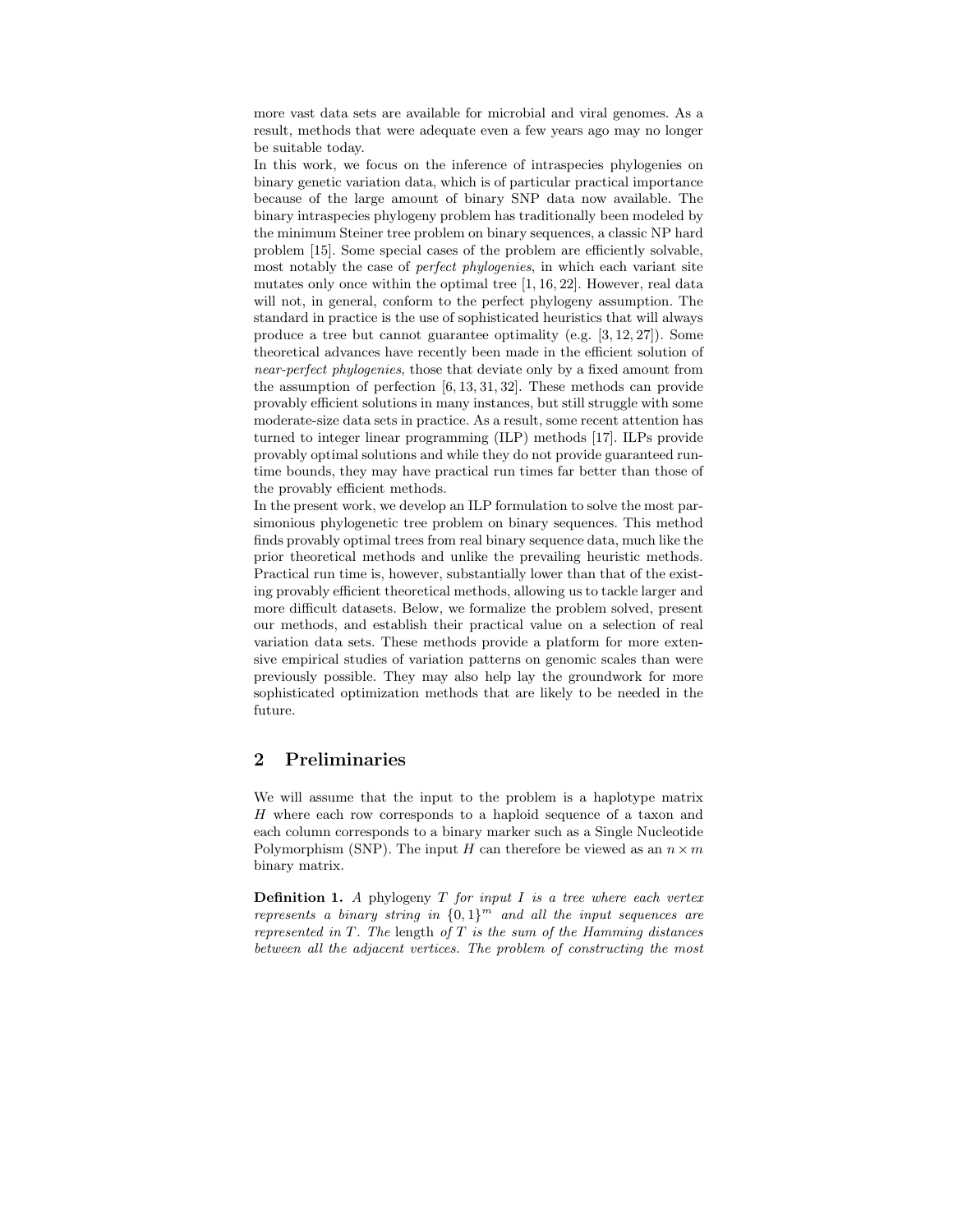parsimonious (optimal) phylogeny is to find the phylogeny  $T^*$  such that  $\texttt{length}(T^*)$  is minimized.

**Definition 2.** A phylogeny  $T$  for input  $I$  with  $m$  varying sites is q-nearperfect (or q-imperfect) if  $\texttt{length}(T) = m + q$ .

The problem of reconstructing phylogenies is closely related to the Steiner Tree Problem, a well studied problem in combinatorial optimization (for a survey and applications, see [8, 20]). Given a graph  $G = (V, E)$  and a set of *terminals* in  $V$ , the problem is to find the smallest subgraph of  $G$ such that there is a path between any pair of terminals.

The problem can be related to the phylogeny construction problem as follows. Let graph G be the m-cube defined on vertices  $V = \{0, 1\}^m$  and edges  $E = \{(u, v) \in V \times V : \sum_{i} |u_i - v_i| = 1\}$ . The vertices are binary strings of length  $m$  and an edge connects two vertices if and only if their Hamming distance is 1. Let  $V_T \subseteq V$  be the set of species corresponding to the rows of input matrix  $H$ . The maximum parsimony problem is then equivalent to the minimum Steiner tree problem on underlying graph G with terminal vertices  $V_T$ . Even in this restricted setting, the Steiner tree problem has been shown to be NP-complete [14]. However, the phylogeny reconstruction problem when the optimal phylogeny is q-near-perfect can be solved in time polynomial in  $n$  and  $m$  when  $q = O(\log(\text{poly}(n, m)))$  [32]. If q is very large, though, such algorithms do not perform well. Moreover, these algorithms use a sub-routine that solves the Steiner tree problem on m-cubes when the dimensions are small. Therefore, improving the existing solutions for the general problem will also improve the running time for the restricted cases.

### 3 Preprocessing

We now describe a set of preprocessing steps that can substantially reduce the size of the input data without affecting the final output.

#### 3.1 Reducing the set of possible Steiner vertices

The complexity of solving the Steiner tree problem in general graphs is a consequence of the exponentially many possible subsets that can be chosen as the final set of Steiner vertices in the most parsimonious phylogeny. Therefore, an important component of any computational solution to the Steiner tree problem is to eliminate vertices that cannot be present in any optimal tree. We describe an approach that has been used to eliminate such vertices when the underlying graph is the  $m$ -cube. For input graph H and column c of H, the split  $c(0)|c(1)$  defined by c is a partition of the taxa into two sets, where  $c(0)$  is the set of taxa with value 0 in column c and  $c(1)$  is the set of taxa with value 1 in column c. This forms a partition of the taxa since  $c(0) \cup c(1)$  is the set of all taxa and  $c(0) \cap c(1)$  is empty. Each of  $c(0)$  and  $c(1)$  is called a *block* of c. Buneman used the blocks of binary taxa to introduce a graph, now called the Buneman graph  $\mathcal{B}(H)$ , which captures structural properties of the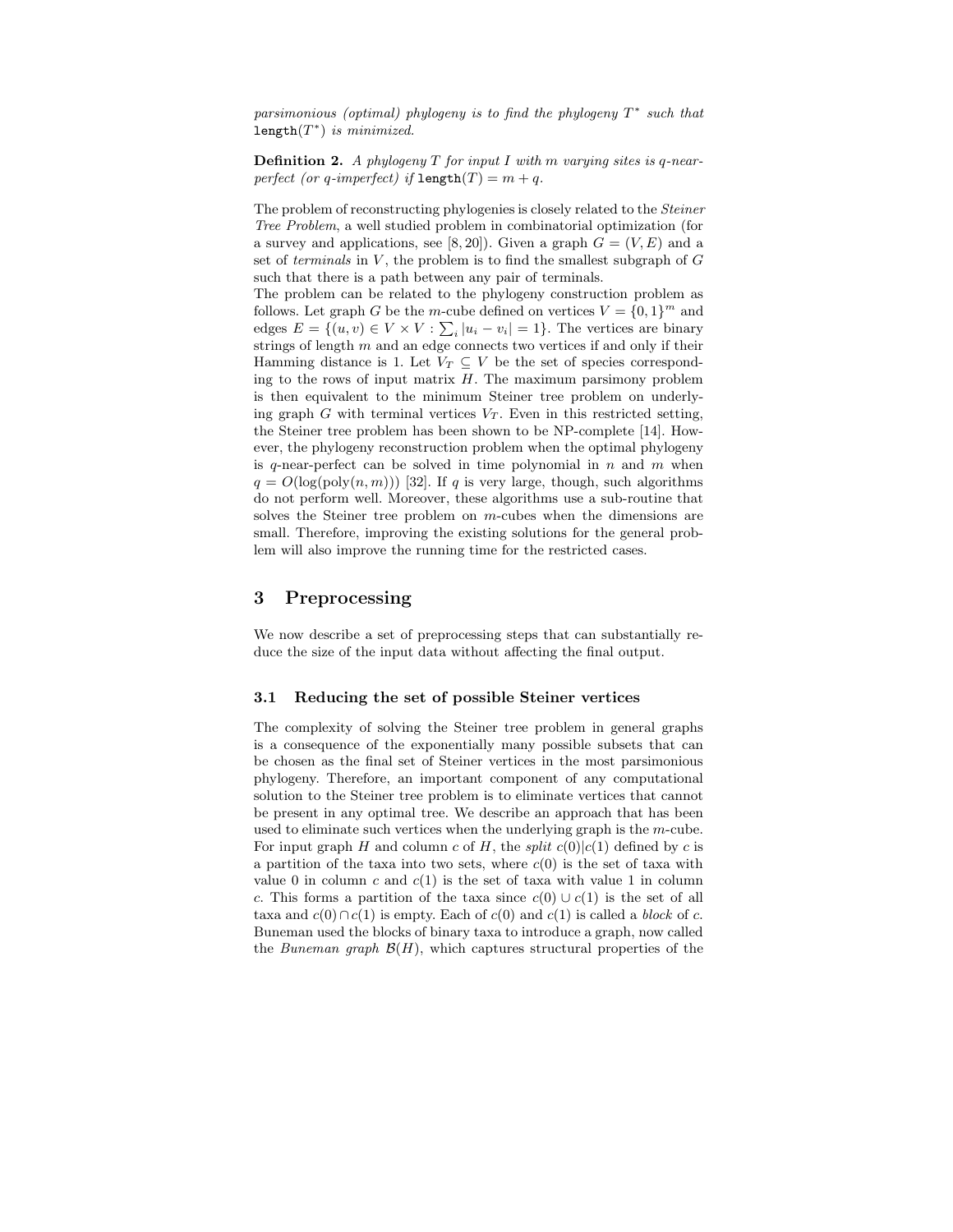function findBuneman $(V_T)$ 1. let  $\lambda \leftarrow V_T$ ; let  $v \in \lambda$ 2. bunemanNeighbor $(\lambda, v)$ function bunemanNeighbor( $\lambda$ , v) 1. for all  $j \in \{1, ..., m\}$ (a) let  $v' \leftarrow v; v'_j \leftarrow c_j(1-i_j)$ (b) if v' is Buneman and  $v' \notin \lambda$  then i.  $\lambda \leftarrow \lambda \cup \{v'\}$ ii. bunemanNeighbor $(\lambda, v')$ 

Fig. 1. Finding the Buneman graph in polynomial time

optimal phylogeny [7]. We will explain the generalization of this graph due to Barthélemy [4]. Each vertex of the Buneman graph is an  $m$ -tuple of blocks  $[c_1(i_1), c_2(i_2), \ldots c_m(i_m)]$   $(i_j = 0 \text{ or } 1 \text{ for each } 1 \leq j \leq m)$ , with one block for each column and such that each pair of blocks has nonempty intersection  $(c_j(i_j) \cap c_k(i_k) \neq \emptyset$  for all  $1 \leq j, k \leq m$ ). There is an edge between two vertices in  $\mathcal{B}(H)$  if and only if they differ in exactly one block. Buneman graphs are very useful because of the following theorem.

**Theorem 1.** [3, 28] For input matrix H, let  $T_H^*$  denote the optimal phylogeny on  $H$  and let  $\mathcal{B}(H)$  denote the Buneman graph on  $H$ . If matrix H has binary values, then every optimal phylogeny  $T_H^*$  is a subgraph of  $\mathcal{B}(H)$ .

Using the above theorem, our problem is now reduced to constructing the Buneman graph on input  $H$  and solving our problem on underlying graph  $\mathcal{B}(H)$ . Ideally we would like to find the Buneman graph in time  $O(poly(k))$  where k is the number of vertices in the Buneman graph. Note that this is output-sensitive. We first state the following theorem, which we will use to show the Buneman graph can be generated efficiently.

**Theorem 2.** [28] The Buneman graph  $\mathcal{B}(H)$  is connected for any input matrix H in which all columns contain both states 0, 1 and all pairs of columns are distinct.

To generate the graph  $\mathcal{B}(H)$ , let  $i_1, i_2, \ldots i_m$  be the first taxon in H. Then  $v = [c_1(i_1), c_2(i_2), \ldots c_m(i_m)]$  is a vertex of  $\mathcal{B}(H)$ . Now, there are several ways to generate the graph  $\mathcal{B}(H)$ . The pseudo-code in Figure 1 begins with  $V_T$  the set of vertices of the  $\mathcal{B}(H)$  corresponding to H. The algorithm then iteratively selects a vertex  $v$  and enumerates all the neighbors. For each vertex, the algorithm checks if it obeys the conditions of the Buneman graph, if so it is added to  $\lambda$  and we recurse.

**Lemma 1.** The algorithm in Figure 1 finds the Buneman graph  $\mathcal{B}(H)$ for the given input in time  $O(km)$  where k is the number of vertices in  $\mathcal{B}(H)$ .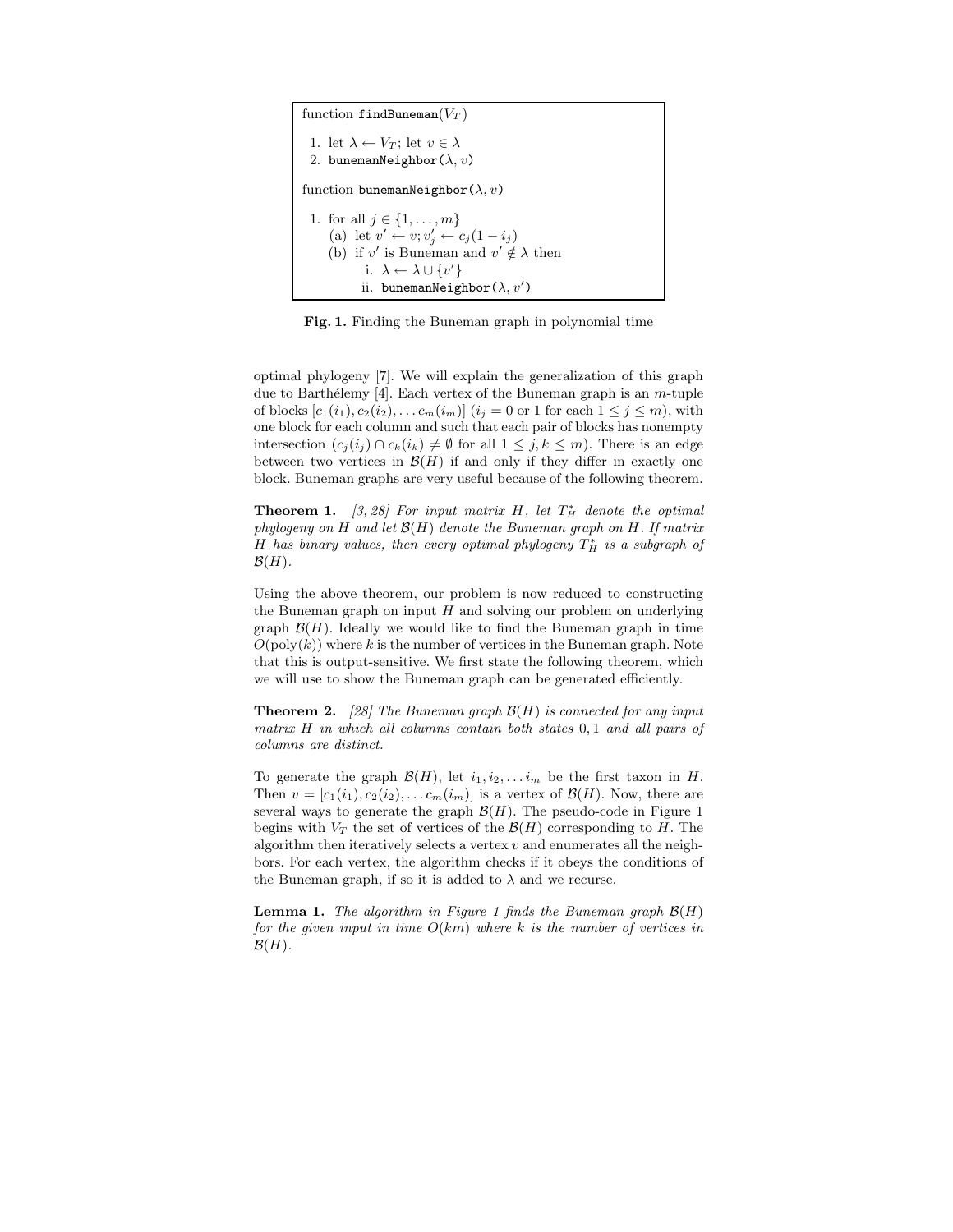*Proof.* The algorithm begins with a vertex  $v \in \mathcal{B}(H)$  and determines  $\mathcal{B}(H)$  in the depth-first search order. By Theorem 2, the algorithm will visit all vertices in  $\mathcal{B}(H)$ . Step 1a iterates over all m possible neighbors of vertex v in the m-cube which takes time  $O(m)$ . For each vertex  $v \in \mathcal{B}(H)$ function bunemanNeighbor is called using  $v$  exactly once. Therefore if there are k vertices in  $\mathcal{B}(H)$ , then the time spent to discover all of  $\mathcal{B}(H)$ is  $O(km)$ . Note that instead of using depth-first search, we could use breadth-first search or any other traversal order.  $\square$ 

#### 3.2 Decomposition into smaller problems

In addition to allowing us to reduce the set of possible Steiner vertices, we show how Theorem 1 also allows us to decompose the problem into independent subproblems.

**Definition 3.** [2] A pair of columns i, j conflict if the matrix H restricted to i, j contains all four gametes  $(0,0), (0,1), (1,0)$  and  $(1,1)$ . Equivalently, the columns conflict if the projection of H onto dimensions i, j contains all four points of the square.

For input  $I$ , the structure of the conflicts of  $I$  provides important information for building optimal phylogenies for I. For example, it is well known that a perfect phylogeny exists if and only if no pair of columns conflict  $[16, 28]$ . In order to represent the conflicts of H, we construct the *conflict graph*  $G$ , where the vertices of  $G$  are columns of  $H$  and the edges of  $G$  correspond to pairs of conflicting columns [18]. The following theorem has been stated previously without proof [18]. For the sake of completeness, we provide an explicit proof in the Appendix using Theorem 1 and ideas from Gusfield and Bansal [18]. We denote the matrix H restricted to set of columns C as  $C(H)$ .

**Theorem 3.** Let  $\chi$  denote the set of non-trivial connected components of conflict graph  $\mathcal G$  and let  $V_{isol}$  denote the set of isolated vertices of  $\mathcal G$ . Then any optimal Steiner tree on H is a union of optimal Steiner trees on the separate components of G and  $\texttt{length}(T^*_H) = |V_{isol}| + \sum_{C \in \chi} \texttt{length}(T^*_{C(H)}).$ 

Our decomposition preprocessing step proceeds as follows. We first construct the conflict graph  $G$  for input matrix  $H$  and identify the set of connected components of  $G$ . We ignore the columns corresponding to the isolated vertices  $V_{isol}$  since they each contribute exactly one edge to the final phylogeny. Then the columns corresponding to each connected component  $c$  of  $\chi$  can be used independently to solve for the most parsimonious phylogeny. Our problem is now reduced to input matrices H consisting of a single non-trivial connected component.

#### 3.3 Merging Rows and Columns

We now transform the input matrix  $H$  to possibly reduce its size. We can remove rows of H until all the rows are distinct since this does not change the phylogeny. Furthermore, we can remove all the columns of  $H$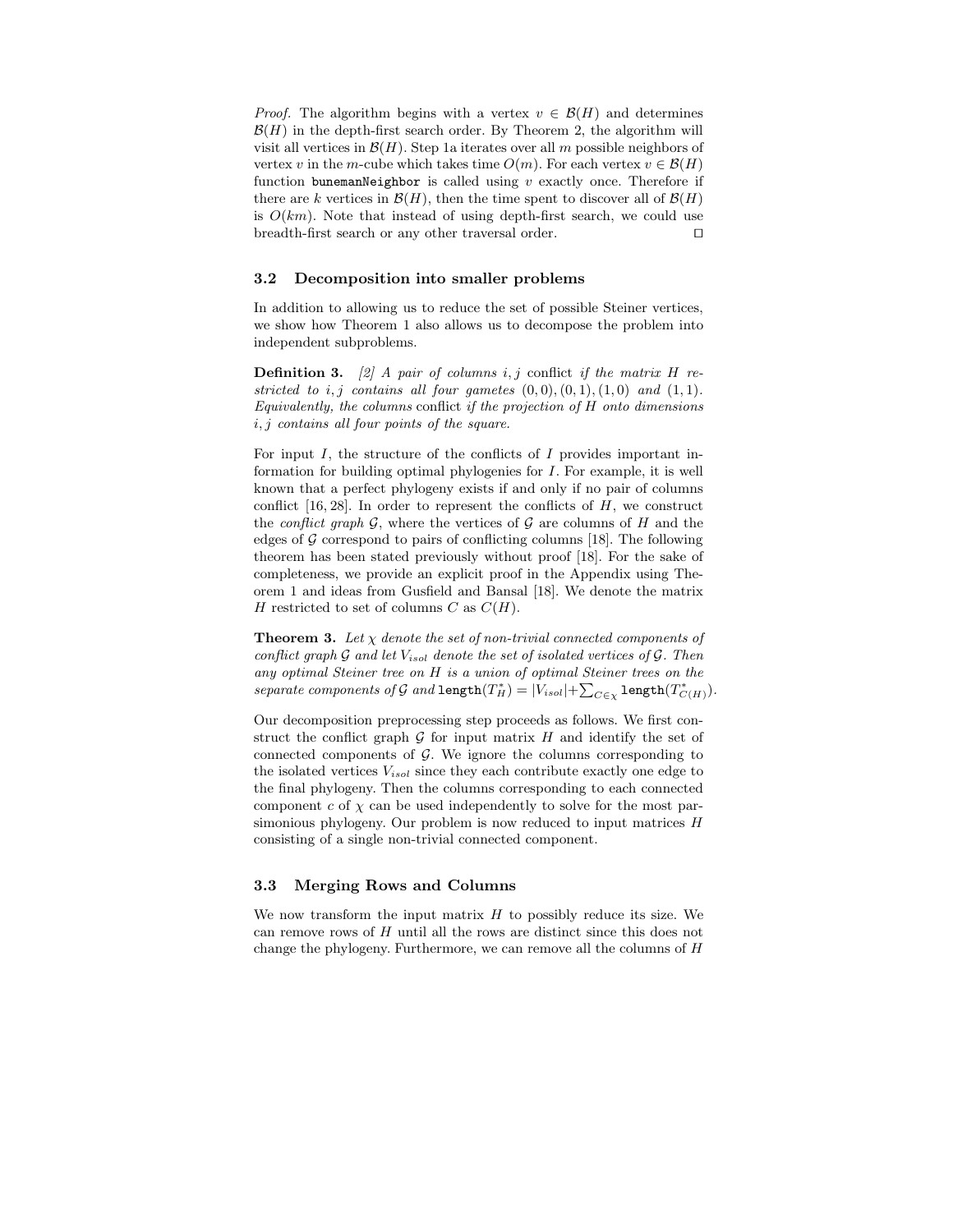that do not contain both states 0 and 1 since such columns will not affect the size or the topology of the phylogeny. Finally, we will assign weights  $w_i$  to column i;  $w_i$  is initialized to 1 for all i. We iteratively perform the following operation: identify columns  $i$  and  $j$  that are identical (up to relabeling 0, 1), set  $w_i := w_i + w_j$  and remove column j from the matrix. Notice that in the final matrix  $H$ , all pair-wise rows are distinct, all pair-wise columns are distinct (even after relabeling 0, 1), every column contains both 0, 1 and all the columns have weights  $w_i \geq 1$ . From now, the input to the problem consists of the matrix  $H$  along with vector  $w$ containing the weights for the columns of  $H$ . We can now redefine the length of a phylogeny using a weighted Hamming distance as follows.

**Definition 4.** The length of phylogeny  $T(V, E)$  is

 $\texttt{length}(T) = \sum_{(u,v) \in E} \sum_{i \in D(u,v)} w_i, \text{ where } D(u,v) \text{ is the set of indices}$ where  $u, v$  differ.

It is straight-forward to prove the correctness of the pre-processing step.

Lemma 2. The length of the optimal phylogeny on the pre-processed input is the same as that of the original input.

# 4 ILP Formulation

A common approach for studying the minimum Steiner tree problem is to use integer and linear programming methods. For convenience, we will consider the more general problem of finding a minimum Steiner tree for directed weighted graphs  $G$  (we represent an undirected graph as a directed graph by replacing each edge by two directed edges). The input to the minimum directed Steiner tree problem is a directed graph, a set of terminals T and a specified root vertex  $r \in T$ . The minimum Steiner tree is the minimum cost subgraph containing a directed path from  $r$  to every other terminal in T.

For a subgraph S of graph G, we associate a vector  $x^S \in \mathbb{R}^E$ , where edge variable  $x_e^S$  takes value 1 if e appears in the subgraph S and 0 otherwise. A subset of vertices  $U \subset V$  is *proper* if it is nonempty and does not contain all vertices. For  $U \subset V$ , let  $\delta^+(U)$  denote the set of edges  $(u, v)$ with  $u \in U$ ,  $v \notin U$  and for a subset of edges  $F \subseteq E$ , let  $x(F) = \sum_{e \in F} x_e$ . Finally, edge-weights are given by  $w_e \in R^E$ .

The problem of finding a minimum directed Steiner tree rooted at r has previously been examined with an ILP based on graph cuts [5, 24, 35]:

$$
\min \sum_{u,v} w_{u,v} x_{u,v} \tag{1}
$$

subject to  $x(\delta^+(U)) \geq 1 \ \forall$  proper  $U \subset V$  with  $r \in U$ ,  $T \cap \overline{U} \neq \emptyset$  (2)

$$
x_{u,v} \in \{0,1\} \quad \text{for all } (u,v) \in E. \tag{3}
$$

Constraints  $(2)$  impose that r has a directed path to all terminal vertices T. Note that in our phylogenetic tree reconstruction problem, the underlying graph for the problem is the Buneman graph and any input taxon can be chosen as the root vertex  $r$ . Since the Buneman graph may have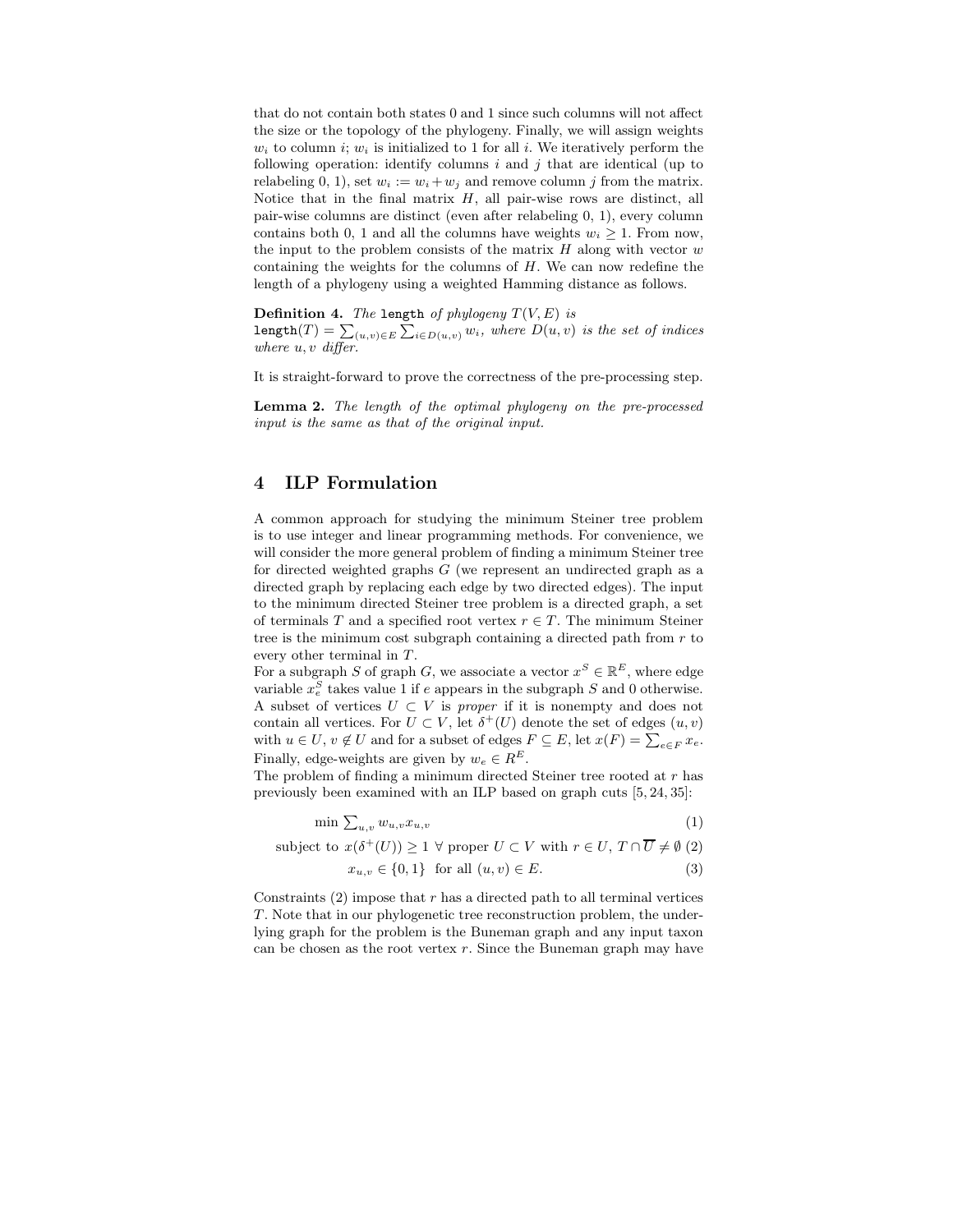an exponential number of vertices and edges with respect to the size of the input matrix  $H$ , the running time for solving this integer program may be doubly-exponential in  $m$  in the worst case.

We develop an alternative formulation based on multicommodity flows [35]. In this formulation, one unit of flow is sent from the root vertex to every terminal vertex. Every terminal vertex except the root acts as a sink for one unit of flow and the Steiner vertices have perfect flow conservation. We use two types of binary variables  $f_{u,v}^t$  and  $s_{u,v}$  for each edge  $(u, v) \in E$ . The variables  $f_{u,v}^t$  are real valued and represent the amount of flow along edge  $(u, v)$  whose destination is terminal t. Variables  $s_{u,v}$  are binary variables denoting the presence or absence of edge  $(u, v)$ . The program is then the following:

$$
\min \qquad \qquad \sum_{u,v} w_{u,v} s_{u,v} \tag{4}
$$

subject to 
$$
\sum_{v} f_{u,v}^{t} = \sum_{v} f_{v,u}^{t} \qquad \text{for all } u \notin T \quad (5)
$$

$$
\sum_{v} f_{v,t}^{t} = 1, \sum_{v} f_{t,v}^{t} = 0, \sum_{v} f_{r,v}^{t} = 1 \text{ for all } t \in T \quad (6)
$$

$$
0 \le f_{u,v}^t \le s_{u,v} \qquad \text{for all } t \in T \quad (7)
$$

$$
s_{u,v} \in \{0,1\} \qquad \text{for all } e \in E. \quad (8)
$$

Constraints (5) impose the condition of flow conservation on the Steiner vertices. Constraints (6) impose the inflow/outflow constraints on terminals in  $T$ . Finally, constraints  $(7)$  impose the condition that there is positive flow on an edge only if the edge is selected. By the max-flow mincut theorem, the projection of the solution onto the variables s satisfy constraints (2) [24]. The results will thus satisfy the following theorem:

Theorem 4. All integer variables of the above linear program are binary and the solution to the ILP gives a most parsimonious phylogenetic tree.

# 5 Empirical Results

We applied the ILP to several sets of variation data chosen to span a range of data characteristics and computational difficulties. We used only non-recombining data (Y chromosome, mtDNA, and bacterial DNA) because imperfection in non-recombining data is most likely to be explained by recurrent mutations. We used two Y chromosome data sets: a set of all human Y chromosome data from the HapMap [21] and a set of predominantly chimpanzee primate data [33]. Several different samples of mitochondrial DNA(mtDNA) were also included [34, 26, 23, 19]. Finally, we analyzed a single bacterial sample [25].

The pre-processing and ILP formulation was performed in C++ and solved using the Concert callable library of CPLEX 10.0. In each case, the ILP was able to find an optimal tree on the data after preprocessing. We also used the pars program of phylip which attempts to heuristically find the most parsimonious phylogeny. pars was run with default parameters. Empirical tests were conducted on a 2.4 GHz Pentium 4 computer with 1G RAM, running Linux. We attempted to use the penny program of phylip, which finds provably optimal solution by branch-and-bound, but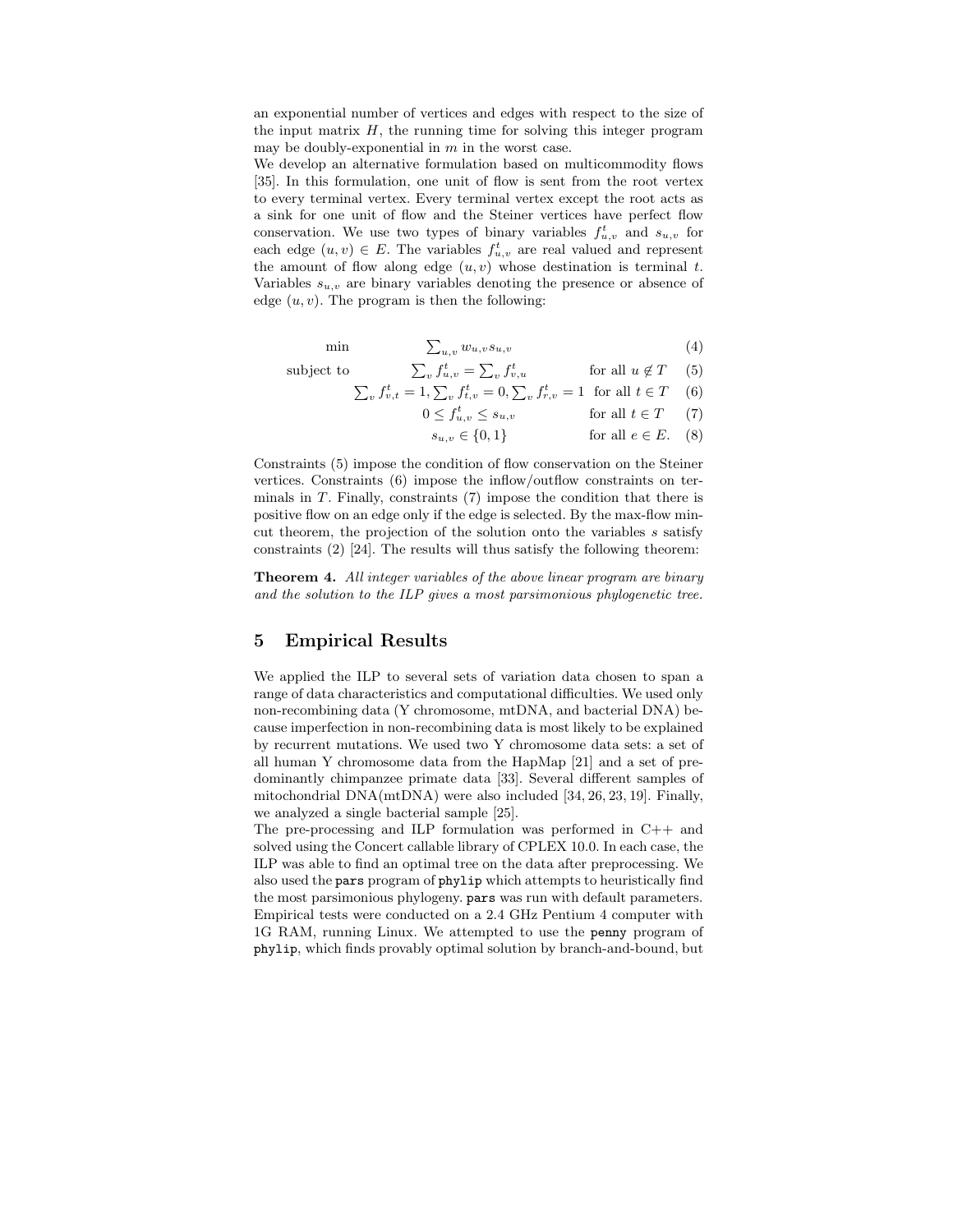

Fig. 2. Imperfection of the most parsimonious phylogeny for overlapping windows across the complete mitochondrial genome. The x-axis shows the sites in their order along the genomic axis. The y-axis shows the imperfection for the window centered on the corresponding site. The hyper variable D-loop region (1 . . . 577 and 16028 . . . 16569) shows significantly larger imperfection.

it terminated in under 20 minutes only for the smallest mitochondrial data set and was aborted by us after 20 minutes for all other tests.

We first used the mitochondrial data as a basic validation of the correctness of the methods and the reasonableness of the maximum parsimony criterion on these data. The HVS-I and HVS-II segments of the mitochondrial D-loop region have exceptionally high mutation rates [34], providing a good test case of the ability of our algorithm to distinguish regions we would expect to have perfect or near-perfect phylogenies from those expected to have highly imperfect phylogenies. Figure 2 shows a scan of 201-site long windows across the complete 16569-site mtDNA genome. Since the mtDNA is circular, the windows wrap around over the ends in the genome order. The y-axis corresponds to imperfection, which is the number of recurrent mutations in the most parsimonious phylogeny. The figure does indeed show substantially larger phylogenies within the high mutation rate D-loop region  $(1 \dots 577$  and  $16028 \dots 16569)$  than in the low mutation rate coding regions, confirming the relevance of a parsimony metric for such data sets.

We then ran the methods on a collection of data sets to assess efficiency of the methods. Figure. 3 provides two examples of most parsimonious phylogenies for data sets at opposite extremes of difficulty: an mtDNA sample [34] with imperfection 21 (Fig. 3(a)) and the human Y chromosome sample, with imperfection 1 (Fig. 3(b)). Table 1 presents the empirical run-time data for all of the datasets. The columns 'input before' and 'input after' correspond to the size of the original input and that after preprocessing. Run times vary over several orders of magnitude and appear largely insensitive to the actual sizes of the data sets. Rather, the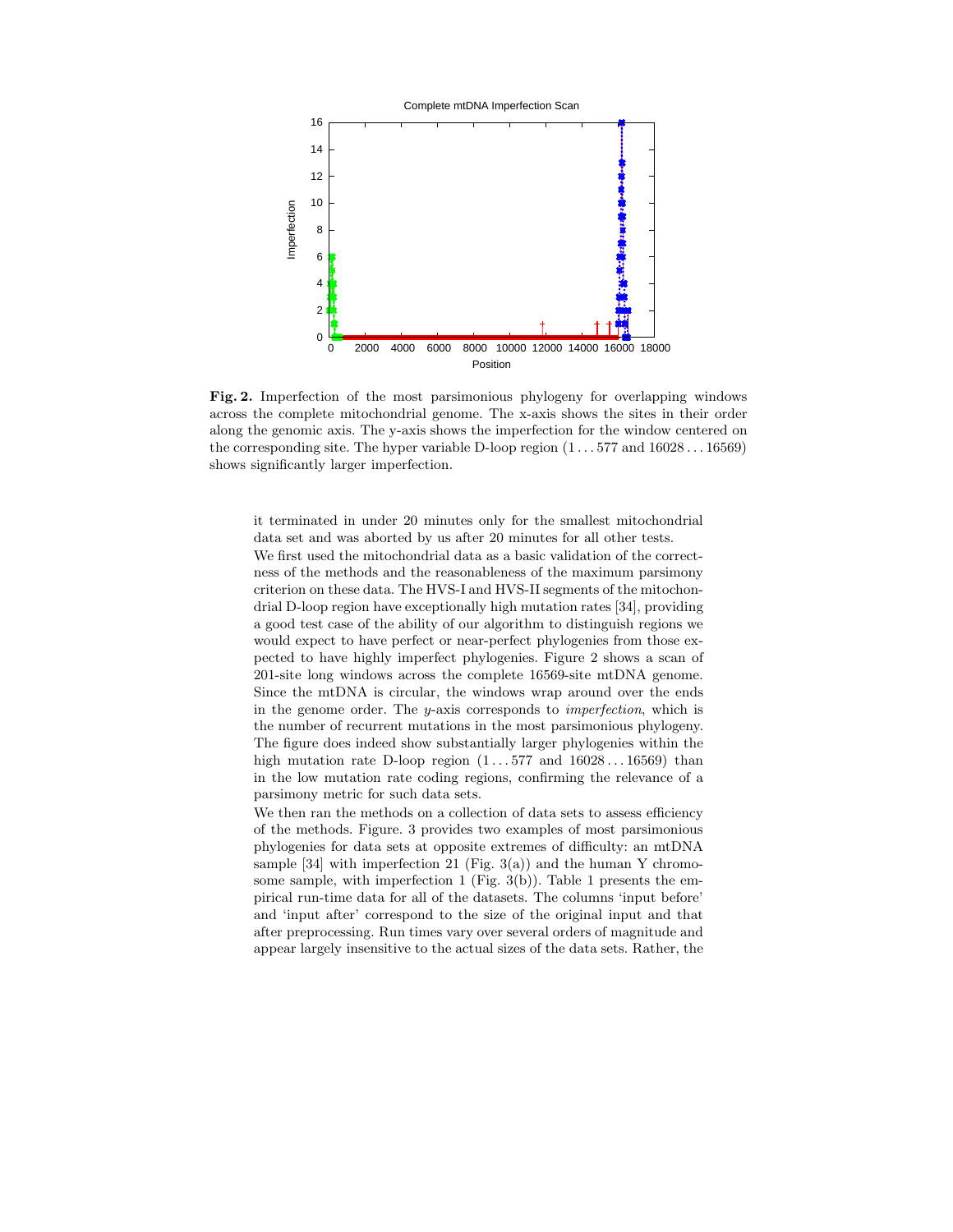

Fig. 3. Examples of trees of varying levels of difficulty. (a) Human mitochondrial data from Wirth et al. [34] (b) Human Y chromosome from HapMap [21]

major determinant of run time appears to be a dataset's imperfection, i.e., the difference between the optimal length and the number of variant sites. It has recently been shown that the phylogeny problem under various assumptions is fixed parameter tractable in imperfection [6, 13, 31, 32] possibly suggesting why it is a critical factor in run time determination. The pars program of phylip, despite providing no guarantees of optimality, does indeed find optimal phylogenies in all of the above instances. It is, however, slower than the ILP in most of these cases.

# Conclusions

We have developed an ILP formulation for optimally solving for the most parsimonious phylogeny using binary genome variation data. The method fills an important practical need for fast methods for generating provably optimal trees from large SNP variation datasets. This need is not served well by the heuristic methods that are currently the standard for tree-building, which generally work well in practice but cannot provide guarantees of optimality. More recent theoretical methods that find provably optimal trees within defined run-time bounds are inefficient in practice without a fast sub-routine to solve the general problem on smaller instances. The ILP approach allows extremely fast solutions of the easy cases while still yielding run-times competitive with a widely used fast heuristic for hard instances. Methods such as ours are likely to be increasingly important as data sets accumulate on larger population groups and larger numbers of variant sites.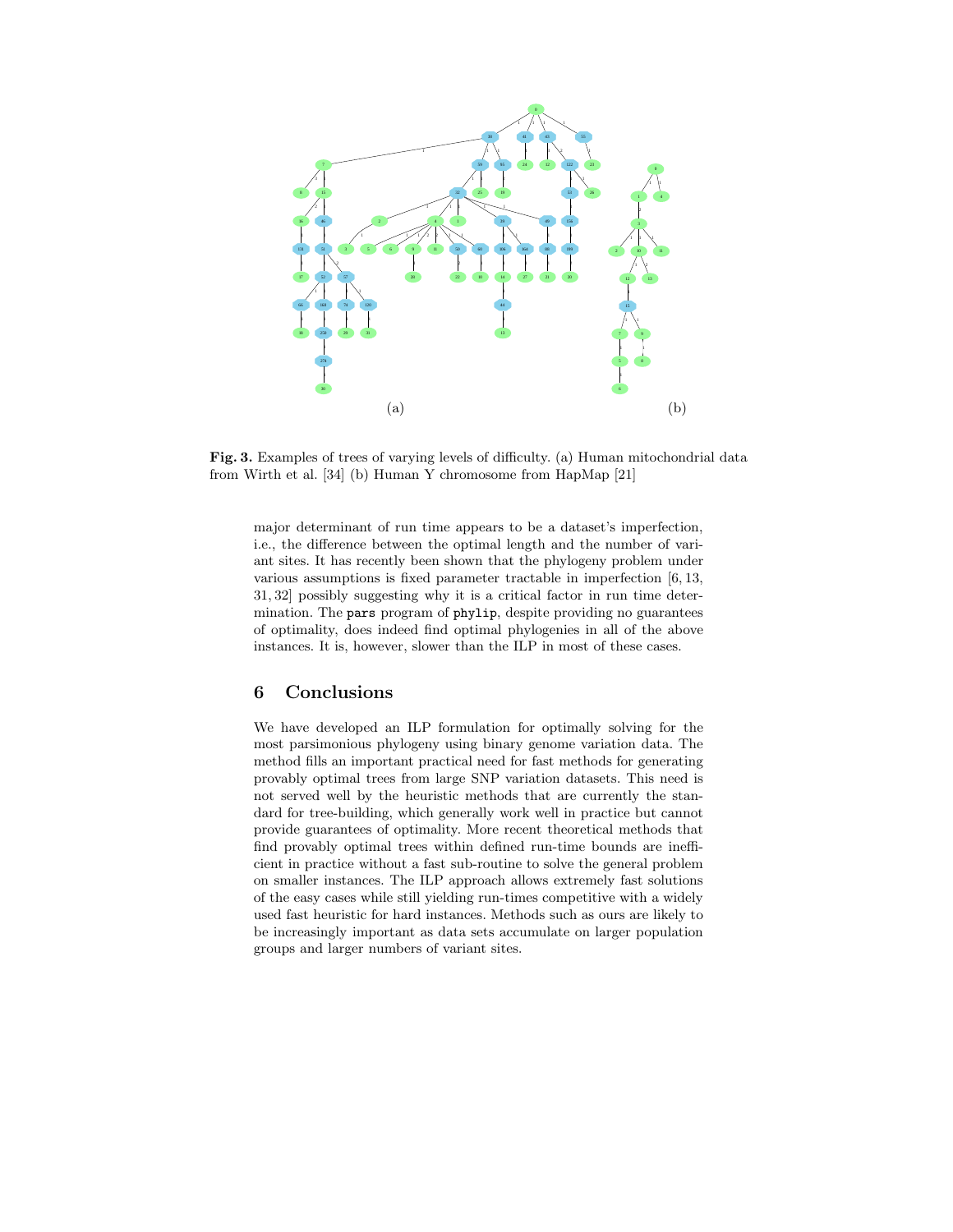|                                                            | input                              |                   | time(secs)          |        |
|------------------------------------------------------------|------------------------------------|-------------------|---------------------|--------|
| Data Set                                                   | before                             | after             | length our ILP pars |        |
| human $chrY$ [21]                                          | $150 \times 49$  14 $\times$ 15 16 |                   | 0.02                | 2.55   |
| bacterial [25]                                             | $17 \times 1510$ $12 \times 89$ 96 |                   | 0.08                | 0.06   |
| mtDNA chimp [33] $\sqrt{24 \times 1041}$ 19 $\times$ 61 63 |                                    |                   | 0.08                | 2.63   |
| y chimp [33]                                               | $15 \times 98$                     | $15 \times 98$ 99 | 0.02                | 0.03   |
| human mtDNA [34] $40 \times 52$                            |                                    | $32 \times 52$ 73 | 13.39               | 11.24  |
| human mtDNA [19] $395 \times 830$ 34 $\times$ 39 53        |                                    |                   | 53.4                | 712.95 |
| human mtDNA [26] $13 \times 390$                           |                                    | $13 \times 42$ 48 | 0.02                | 0.41   |
| human mtDNA [23] $ 44 \times 405 $ [27 $\times 39 43$      |                                    |                   | 0.09                | 0.59   |

Table 1. Empirical run-time results on a selection of non-recombining datasets.

# Acknowledgments

We thank Daniel Gusfield for helpful discussions and for motivating our use of LP for problems in phylogenetics. This work was supported by U.S. National Science Foundation grants IIS-0612099, CCR-0105548, and CCR-0122581 (The ALADDIN project).

# References

- 1. R. Agarwala and D. Fernandez-Baca. A polynomial-time algorithm for the perfect phylogeny problem when the number of character states is fixed. SIAM Journal on Computing, 23:1216–1224, 1994.
- 2. V. Bafna, D. Gusfield, G. Lancia, and S. Yooseph. Haplotyping as perfect phylogeny: A direct approach. Journal of Computational Biology, 10:323–340, 2003.
- 3. H. J. Bandelt, P. Forster, B. C. Sykes, and M. B. Richards. Mitochondrial portraits of human populations using median networks. Genetics, 141:743–753, 1989.
- 4. J. Barthélemy. From copair hypergraphs to median graphs with latent vertices. Discrete Math, 76:9–28, 1989.
- 5. J.E. Beasley. An algorithm for the Steiner problem in graphs. Networks, 14:147–159, 1984.
- 6. G. E. Blelloch, K. Dhamdhere, E. Halperin, R. Ravi, R. Schwartz, and S. Sridhar. Fixed parameter tractability of binary near-perfect phylogenetic tree reconstruction. International Colloquium on Automata, Languages and Programming, 2006.
- 7. P. Buneman. The recovery of trees from measures of dissimilarity. Mathematics in the Archeological and Historical Sciences, F. Hodson et al., Eds., pages 387–395, 1971.
- 8. X. Cheng and D.Z. Du (Eds.). Steiner Trees in Industry. Springer, 2002.
- 9. The ENCODE Project Consortium. The ENCODE (ENCyclopedia Of DNA Elements) Project. Science, 306(5696):636–640, 2004.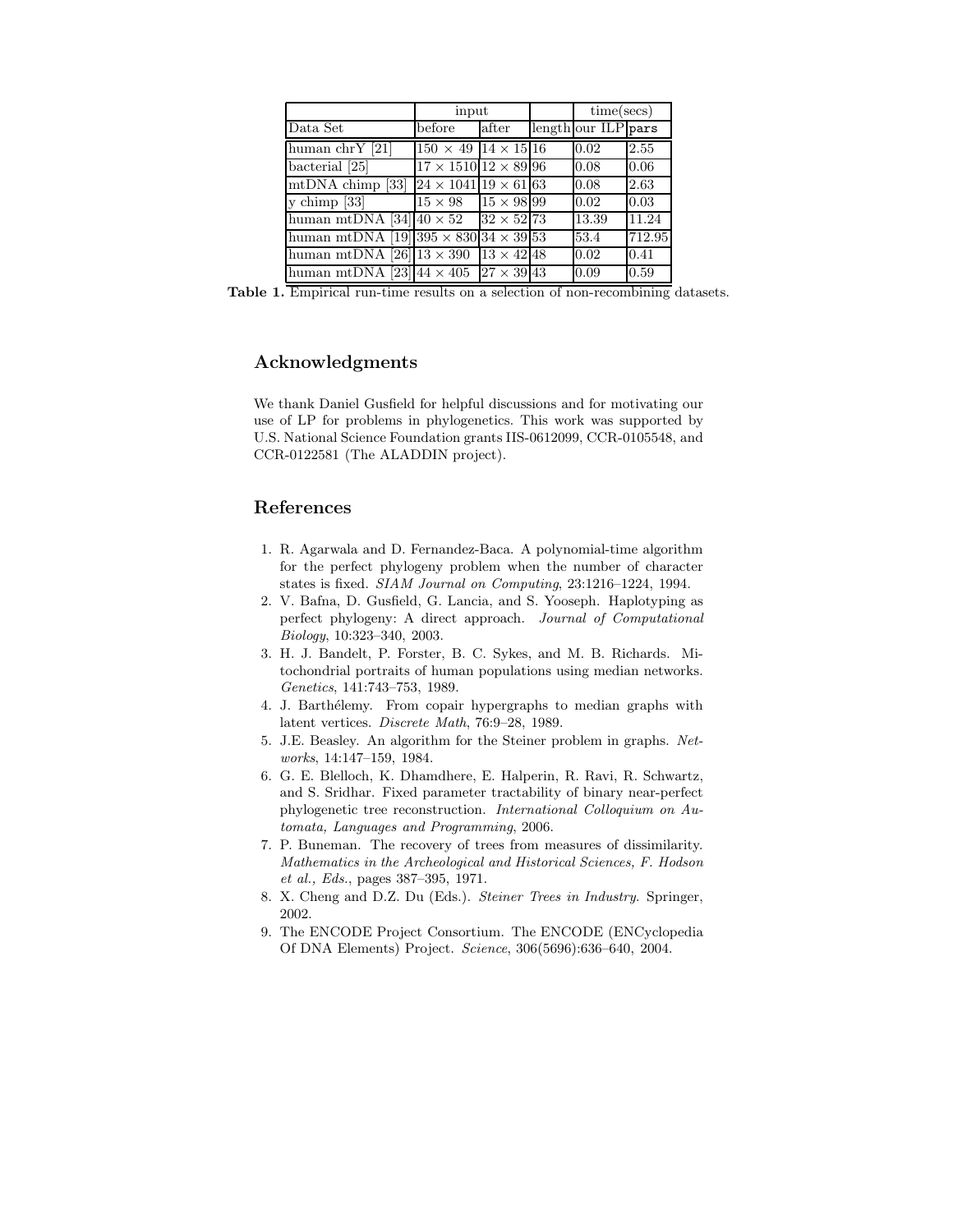- 10. Lindblad-Toh et al. Genome sequence, comparative analysis and haplotype structure of the domestic dog. Nature,  $438(7069):803-$ 819, 2005.
- 11. Lindblad-Toh K et al. Large-scale discovery and genotyping of singlenucleotide polymorphisms in the mouse. Nature Genetics, pages 381–386, 2000.
- 12. J. Felsenstein. PHYLIP (Phylogeny Inference Package) version 3.6. distributed by the author, Department of Genome Sciences, University of Washington, Seattle, 2005.
- 13. D. Fernandez-Baca and J. Lagergren. A polynomial-time algorithm for near-perfect phylogeny. SIAM Journal on Computing, 32:1115– 1127, 2003.
- 14. L. R. Foulds and R. L. Graham. The Steiner problem in phylogeny is NP-complete. Advances in Applied Mathematics, 3, 1982.
- 15. Michael R. Garey and David S. Johnson. Computers and Intractability: A Guide to the Theory of NP-Completeness. W. H. Freeman & Co., New York, NY, USA, 1979.
- 16. D. Gusfield. Efficient algorithms for inferring evolutionary trees. Networks, 21:19–28, 1991.
- 17. D. Gusfield. Haplotyping by pure parsimony. Combinatorial Pattern Matching, 2003.
- 18. D. Gusfield and V. Bansal. A fundamental decomposition theory for phylogenetic networks and incompatible characters. Research in Computational Molecular Biology, 2005.
- 19. A. Helgason, G. Palsson, H. S. Pedersen, E. Angulalik, E. D. Gunnarsdottir, B. Yngvadottir, and K. Stefansson. mtDNA variation in Inuit populations of Greenland and Canada: migration history and population structure. American Journal of Physical Anthropology, 130:123–134, 2006.
- 20. F. K. Hwang, D. S. Richards, and P. Winter. The Steiner Tree Problem, volume 53. Annals of Discrete Mathematics, 1992.
- 21. The International HapMap Consortium. The International HapMap Project. www.hapmap.org. Nature, 426:789–796, 2005.
- 22. S. Kannan and T. Warnow. A fast algorithm for the computation and enumeration of perfect phylogenies. SIAM Journal on Computing, 26:1749–1763, 1997.
- 23. C.M. Jr. Lewis, R.Y. Tito, B. Lizarraga, and A.C Stone. Land, language, and loci: mtDNA in Native Americans and the genetic history of Peru. American Journal of Physical Anthropology, 127:351–360, 2005.
- 24. N. Maculan. The Steiner problem in graphs. Annals of Discrete Mathematics, 31:185–212, 1987.
- 25. M. Merimaa, M. Liivak, E. Heinaru, J. Truu, and A. Heinaru. Functional co-adaption of phenol hydroxylase and catechol 2,3 dioxygenase genes in bacteria possessing different phenol and p-cresol degradation pathways. Eighth Symposium on Bacterial Genetics and Ecology, 31:185–212, 2005.
- 26. Sharma S, Saha A, Rai E, Bhat A, and Bamezai R. Human mtDNA hypervariable regions, HVR I and II, hint at deep common maternal founder and subsequent maternal gene flow in Indian population groups. American Journal of Human Genetics, 50:497–506, 2005.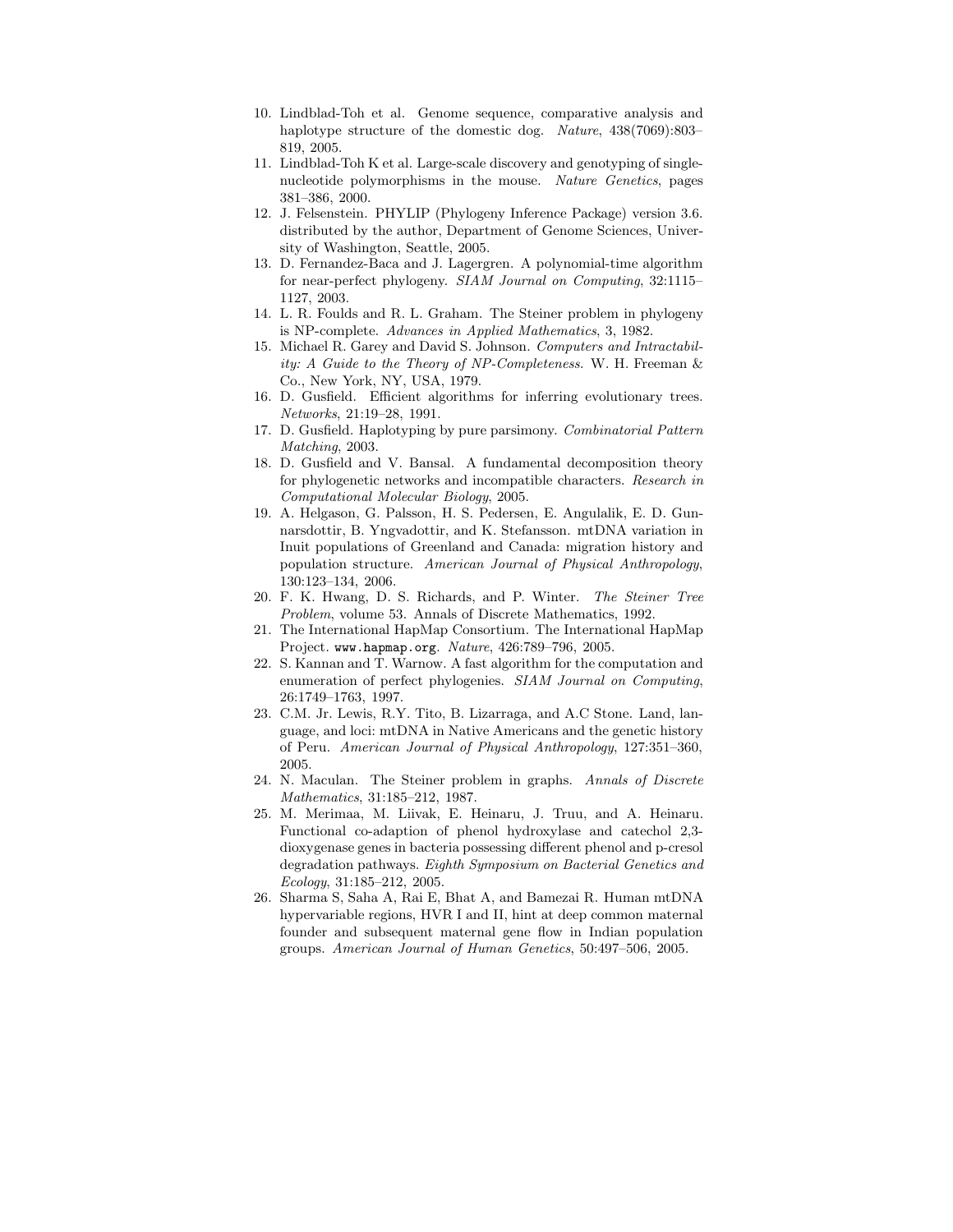- 27. N. Saitou and M. Nei. The neighbor-joining method: a new method for reconstructing phylogenetic trees. Molecular Biology and Evolution, 4(4):406–425, 1987.
- 28. C. Semple and M. Steel. Phylogenetics. Oxford University Press, 2003.
- 29. The Chimpanzee Sequencing and Analysis Consortium. Initial sequence of the chimpanzee genome and comparison with the human genome. Nature, 437(7055):69–87, 2005.
- 30. Elizabeth M. Smigielski, Karl Sirotkin, Minghong Ward, and Stephen T. Sherry. dbSNP: a database of single nucleotide polymorphisms. Nucleic Acids Research, 28(1):352–355, 2000.
- 31. S. Sridhar, G. E. Blelloch, R. Ravi, and R. Schwartz. Optimal imperfect phylogeny reconstruction and haplotyping. Computational Systems Bioinformatics, 2006.
- 32. S. Sridhar, K. Dhamdhere, G. E. Blelloch, E. Halperin, R. Ravi, and R. Schwartz. Simple reconstruction of binary near-perfect phylogenetic trees. International Workshop on Bioinformatics Research and Applications, 2006.
- 33. A. C. Stone, R. C. Griffiths, S. L. Zegura, and M. F. Hammer. High levels of Y-chromosome nucleotide diversity in the genus Pan. Proceedings of the National Academy of Sciences USA, pages 43–48, 2002.
- 34. Thierry Wirth, Xiaoyan Wang, Bodo Linz, Richard P. Novick, J. Koji Lum, Martin Blaser, Giovanna Morelli, Daniel Falush, and Mark Achtman. Distinguishing human ethnic groups by means of sequences from Helicobacter pylori: Lessons from Ladakh. Proceedings of the National Academy of Sciences USA, 101(14):4746–4751, 2004.
- 35. R.T. Wong. A dual ascent approach for Steiner tree problems on a directed graph. Mathematical Programming, 28:271–287, 1984.

# 7 Appendix

In this section, we provide a proof of Theorem 3.

Proof of Theorem 3 We use the fact that the optimal phylogeny is contained in the Buneman graph and show that the connected components impose restrictions on the set of possible edges in the Buneman graph. For two columns c and  $c'$ , the block  $c(i)$  is the *dominated block* of c with respect to the pair  $(c, c')$  if block  $c(i)$  is contained in some block of c' (i.e.,  $c(i) \subset c'(0)$  or  $c(i) \subset c'(1)$ ). Similarly, block  $c(i)$  is the dominating block of c with respect to the pair  $(c, c')$  if  $c(i)$  contains some block of  $c'$ .

Let C be a component in  $\chi \cup V_{isol}$ . If C is the only component in G, the theorem follows immediately. Otherwise, we can reorder the columns so that C consists of the first k columns, i.e.,  $c_1, c_2, \ldots c_k \in C$  and  $c_{k+1}, \ldots c_m \notin C$ . Recall that for any edge in the Buneman graph  $\mathcal{B}(H)$ , its endpoints correspond to two  $m$ -tuples of blocks which differ in exactly one column; label this edge by the column for which its endpoints differ. For any collection of columns  $\alpha_1, \alpha_2, \ldots, \alpha_l$ , let  $T^*_H[\alpha_1, \alpha_2, \ldots, \alpha_l]$  denote the subgraph of  $T_H^*$  induced by the set of edges labeled by  $\alpha_1, \alpha_2, \dots \alpha_l$ .